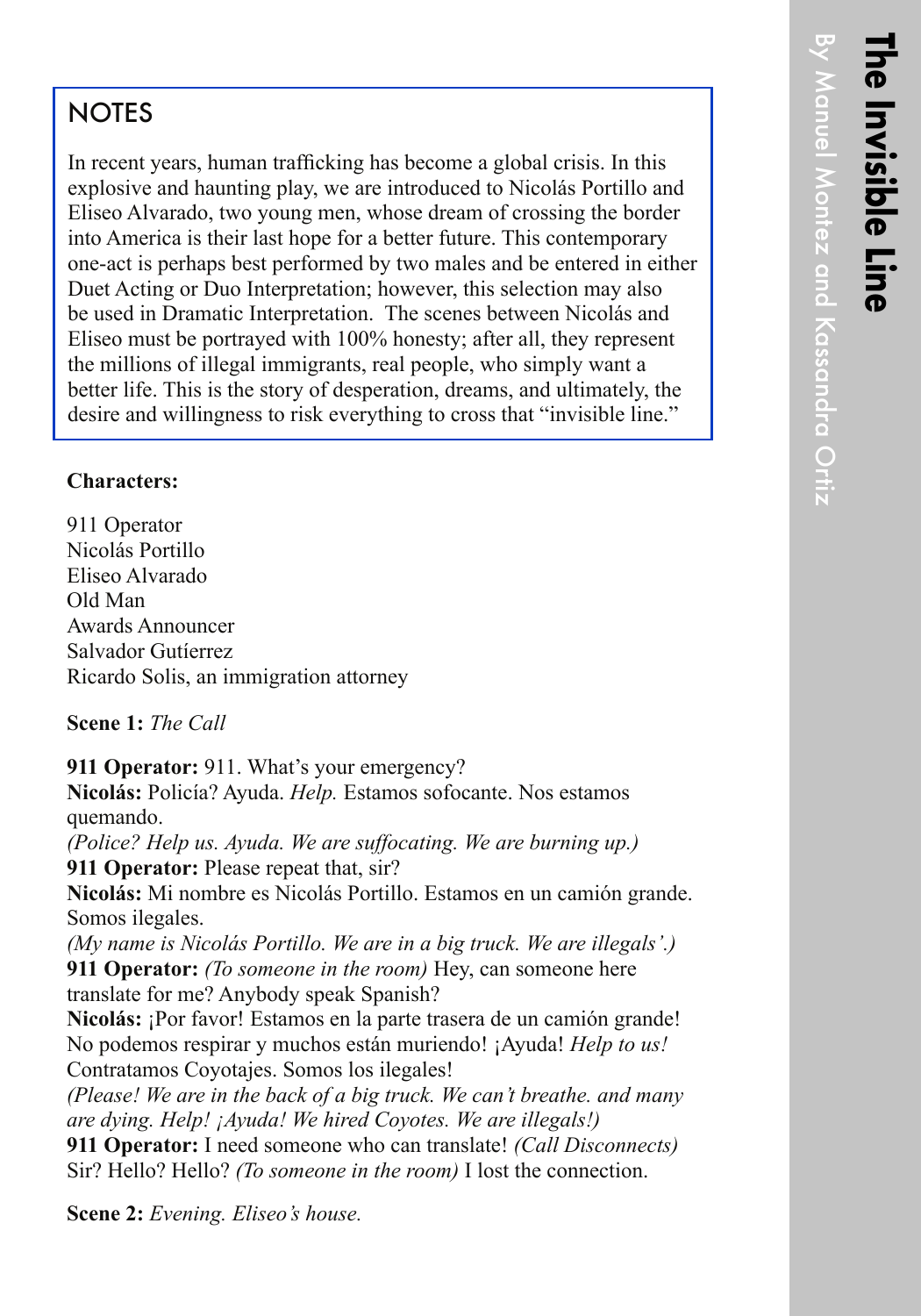By Manuel Montez and Kassandra Ortiz

By Manuel Montez and Kassandra Ortiz

**Eliseo:** Nicolás! Who hit you? **Nicolás:** I'm fine. **Eliseo:** You don't look fine! **Nicolás:** It's just a black-eye. I'm okay. **Eliseo:** It's really swelling. **Nicolás:** I just got jumped. I'm okay. **Eliseo:** What happened? **Nicolás:** I'm okay! **Eliseo:** Nicolas, you're my best friend. Who did this? **Nicolás:** Victor and one of his friends. **Eliseo:** Victor with the MS-13? They are still trying to recruit you? **Nicolá :** Yeah, and the 13 is still trying to recruit you, too! **Eliseo:** I should have been at school with you today. This wouldn't have happened, if we were together. **Nicolás:** Yes. It would have. **Eliseo:** They wouldn't have come after two of us. **Nicolás:** Yes, they would. They have people everywhere. **Eliseo:** They control this town. **Nicolás:** Everybody has to pay them for "protection." **Eliseo:** Protection from them. **Nicolás:** The police just let them do anything they want. **Eliseo:** Like what happened to Daniel and his girlfriend last month, and Junior before. **Nicolás:** Just there's nobody who will do anything. **Eliseo:** What can they do? It's all about money. **Nicolás:** And drugs. **Eliseo:** *(Long pause)* Are you sure you're okay? Your face is pretty messed up. **Nicolás:** It's mainly just my eye. **Eliseo:** No. I just meant your face is messed up. That's why you don't pull girls. **Nicolás:** Don't make me laugh. It hurts my head. **Eliseo:** Just trying to make you smile, man. *(Pause)* We have to leave. We have to get out of here. **Nicolás:** I know. **Eliseo:** But if we get caught, they'll just send us right back. And they'd kill us. **Nicolás:** If we don't join the 13 now, we're dead anyway. **Eliseo:** Even if we join, we'd end up dead or worse. **Nicolás:** I will never be a part of them. **Eliseo:** But doesn't America give asylum or refuge or whatever for kids like us? **Nicolás:** That's what every illegal immigrant claims. **Eliseo:** But it's true for us!

**Nicolás:** So… IF we get caught, we just have to explain it to them.

**Eliseo:** Right. If the border patrol captures us, we'll just explain it to them. *(Pause)* How soon can we go?